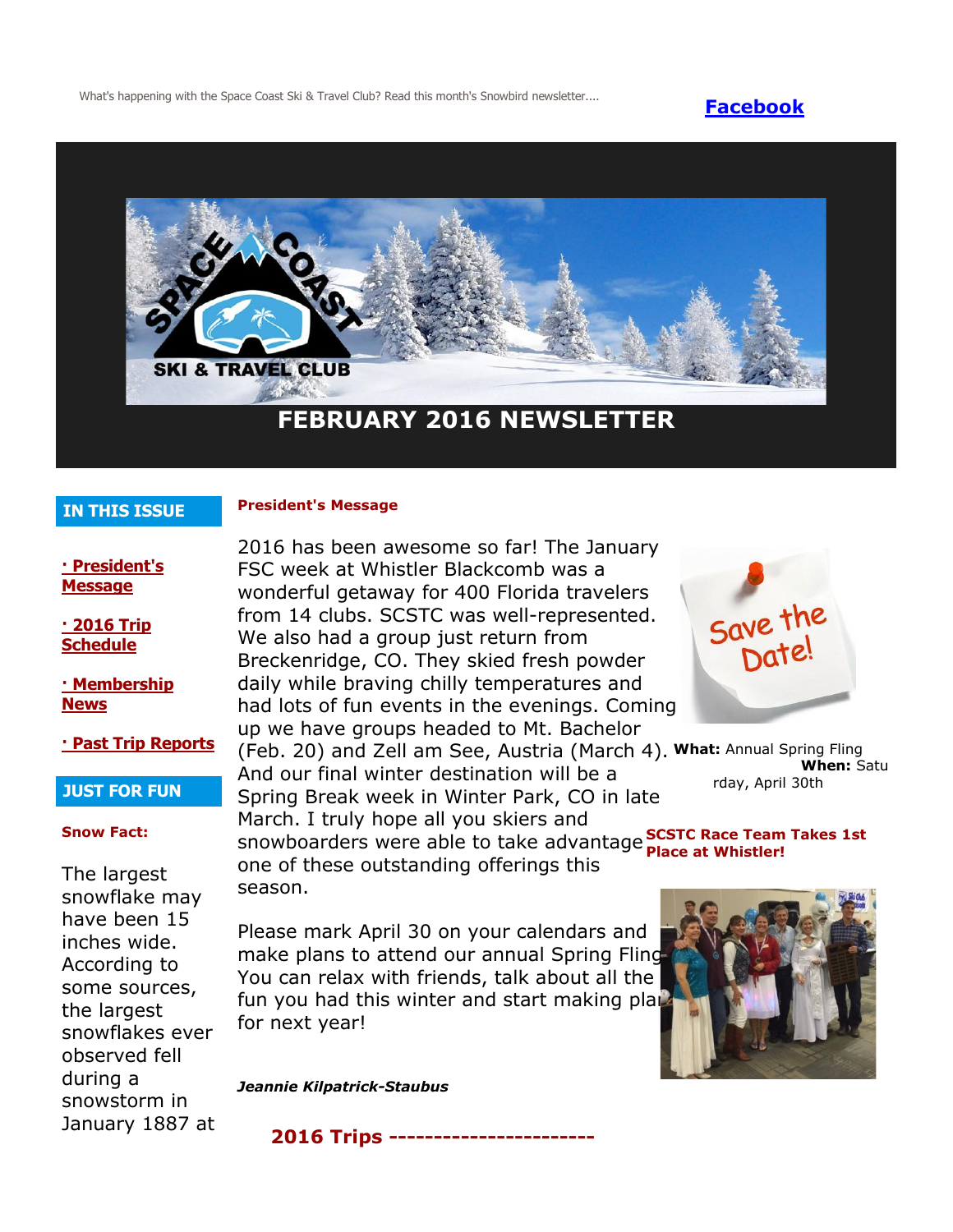Montana's Fort Keogh. While witnesses said the flakes were "larger than milk pans," these claims have not been substantiated.

#### **Ski Fact/Quote:**

"When it comes to skiing, there's a difference between what you think it's going to be like, what it's really like, and what you tell your friends it was like."

-Author Unknown

# **MEMBER INFO**

**Membership News**

# **Now is the Time to Give to Your Ski Club**

The SCSTC Board of Directors is elected every 2 years. Elections will take place at our Spring Fling on April 30th. Each position is described in

# **[Mt. Bachelor, Oregon:](http://spacecoastskiclub.com/event-1928093) February 20th-27th, 2016 (SOLD OUT)**

Our club is joining Orlando Ski Club for this fantastic FSC trip this weekend! Trip Leader Shelley [Daniel,](mailto:debaryskigirl@gmail.com) Assistant Trip Leader [Carla Constantino.](mailto:Carla@SpaceCoastSkiClub.com)

#### **[Winter Park, Colorado:](http://spacecoastskiclub.com/event-1948515) March 20th-26th, 2016 (CLOSED OUT)**

Spring Break get-away to one of the premier alpine locations in Colorado. Winter Park offers 3,081 total skiable acres, 327 inches of average annual snowfall, 143 designated trails and 1,212 acres of off-piste terrain, including Vasquez Cirque and glade skiing. The main mountain, which was designed for intermediates and beginners, is interconnected with its sister mountain, Mary Jane, home to one of the most challenging expert runs. Trip Leader [Jeff Koss.](mailto:kaoshome@earthlink.net)

# **[China:](http://spacecoastskiclub.com/event-2024853) September 12-26th, 2016 (SOLD OUT)**

With an optional Extension to Beijing September 26-30th, this trip promises to be fantastic! Trip Leaders Carla [Constantino](mailto:Carla@SpaceCoastSkiClub.com) and [Clair Quenzler](mailto:clairqski@aol.com).

#### **2017 Trips -----------------------**

# **Interested in Touring East Africa in 2017?**

Your Club has begun initial planning on the feasibility of offering a trip to East Africa in 2017. Travel plans to Botswana and Zambia or The Great Migration in Tanzania are being explored for a possible trip in Sept or Oct 2017. Let your Board know of your interest in this trip and any particular destination highlights that would help make this an unforgettable trip. The Board will decide later this spring if a trip to East Africa will be offered. Reply to this newsletter email or email any Board member from the **[Board of Directors](http://spacecoastskiclub.com/Directors)** page to let us know what you think!

## **Past Trip Reports**

Interested in reading about our trips? Go to our **[Trip](http://spacecoastskiclub.com/PastTrips)  [Reports](http://spacecoastskiclub.com/PastTrips)** page to check them all out.



Every year during the Florida Ski Council's January trip, there is a racing event called the Florida Cup. All the clubs participating on the FSC trip have race teams who compete for the first, second or third place honors. The results are tabulated for the fastest 3 men and 3 women from each club. In previous years, the best that our Space Coast Ski & Travel Club had ever placed was third. This year our club took the top prize in Whistler! Cal Staubus was the race captain who pulled together the winning team with Kathy Freeberg, Mike Steininger, Jeannie Kilpatrick-Staubus, Alison LaMarre, Brice Crossley, Norma Barbee, and Paul Petersen.

## **Trip and Event Photos**

Want to look through all of the great photos from our trips and events, just visit the **[Photos](http://spacecoastskiclub.com/Default.aspx?pageId=1628252)** page. Photo albums from all trips and events are available.